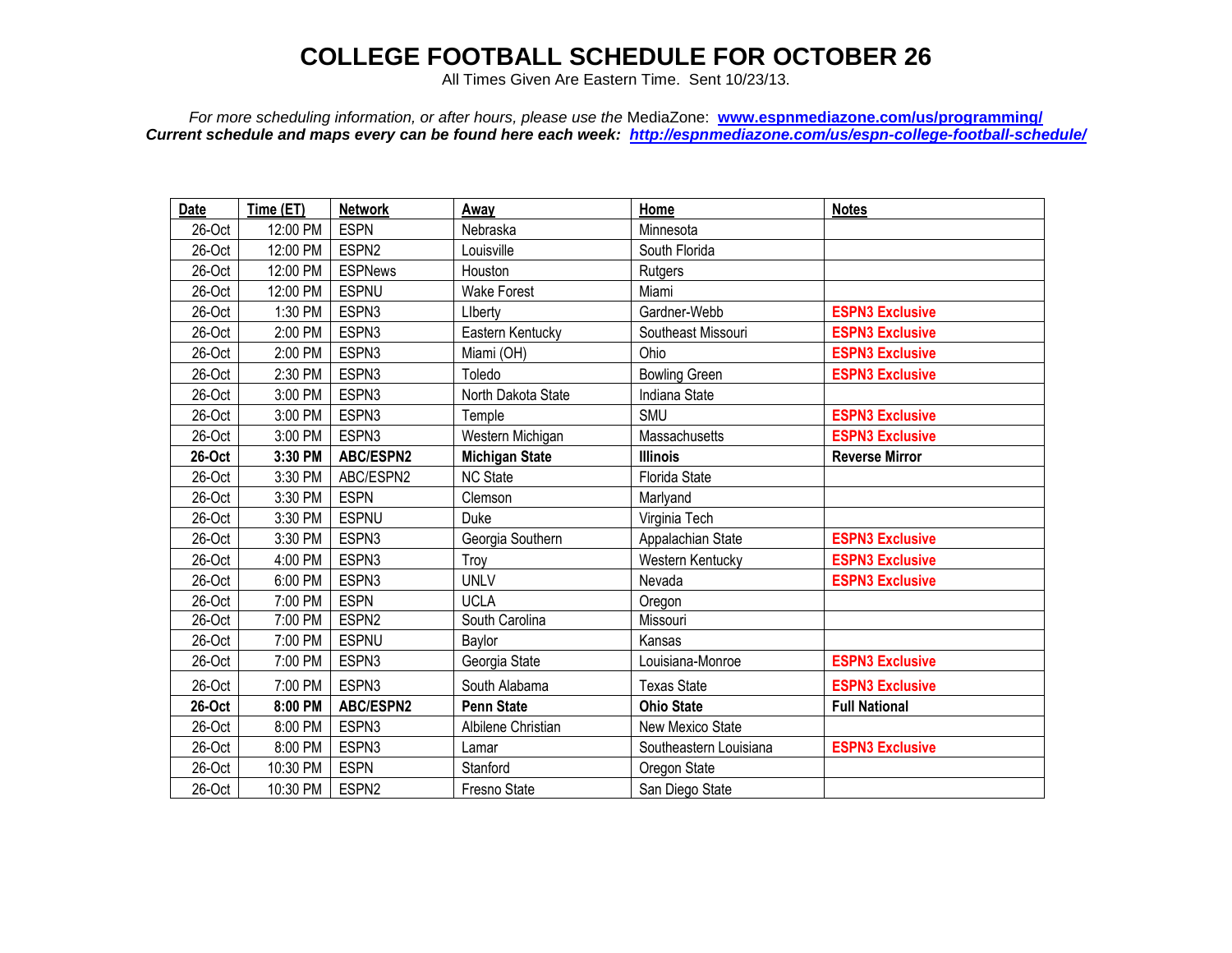## **ESPN on ABC - College Football Presented By Kay Jewelers** NC State vs. #2 Florida State | Michigan State vs. Illinois Saturday, October 26, 2013 - 3:30 - 7 PM ET / 12:30 - 4 PM PT



ESPN2 will carry the reverse mirror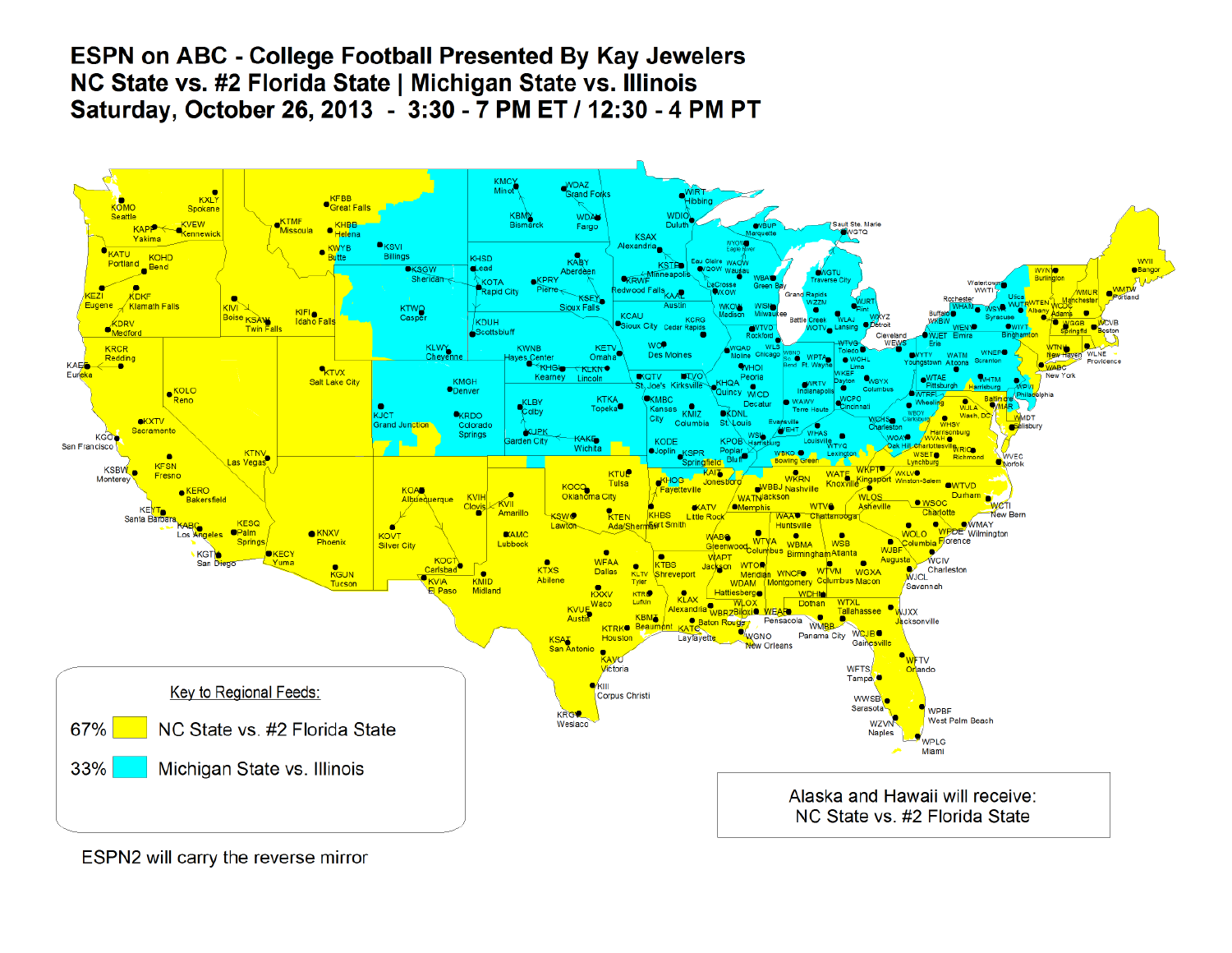## ABC/ESPN College Football: Saturday, October 26, 2013 3:30 PM ET Michigan State @ Illinois